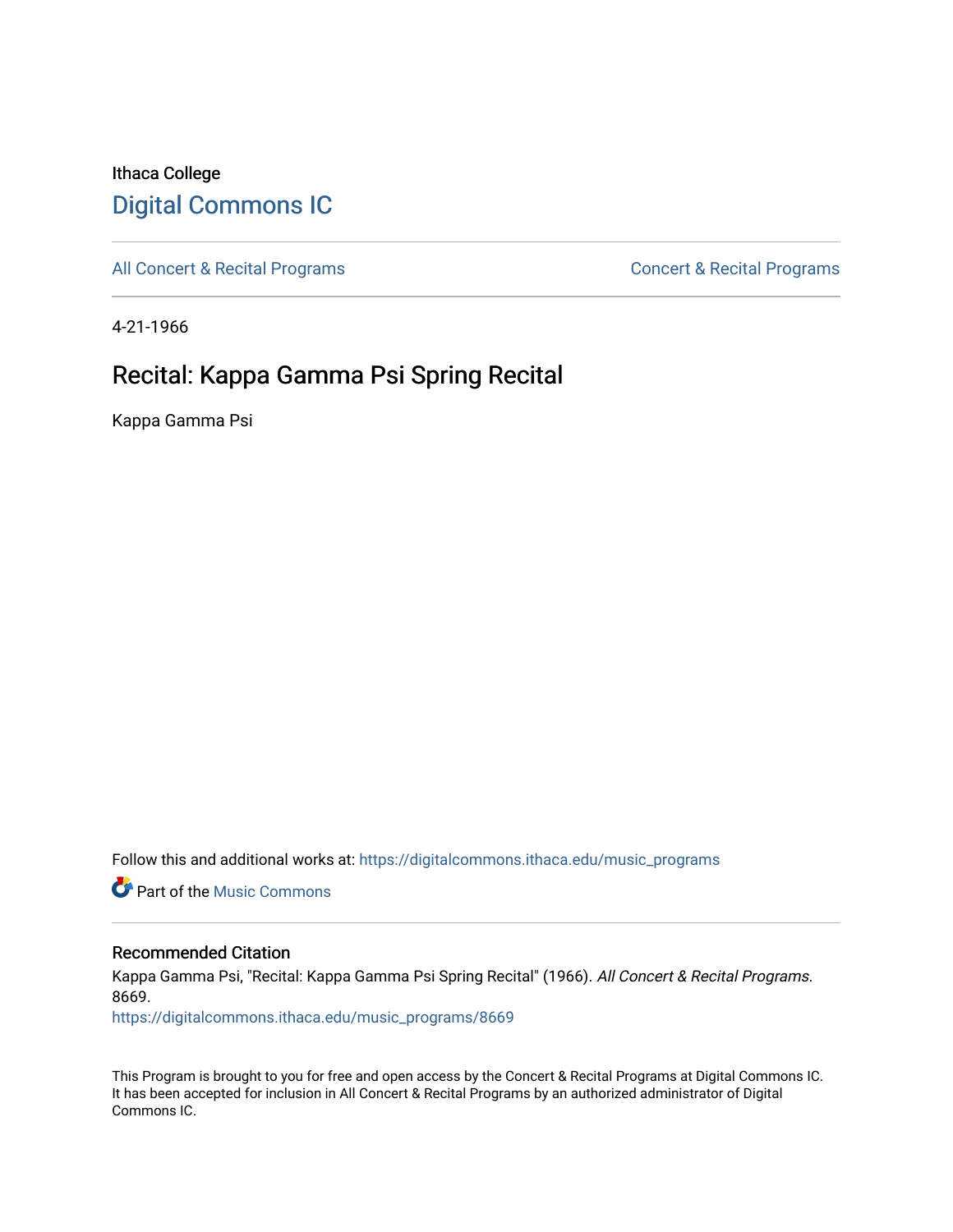# KAPPA GAMMA PSI



presents

# Spring Recital

♦

A

Thursday, April 21, 1966 Ford Music Hall Auditorium Ithaca College 8:15 P.M.

..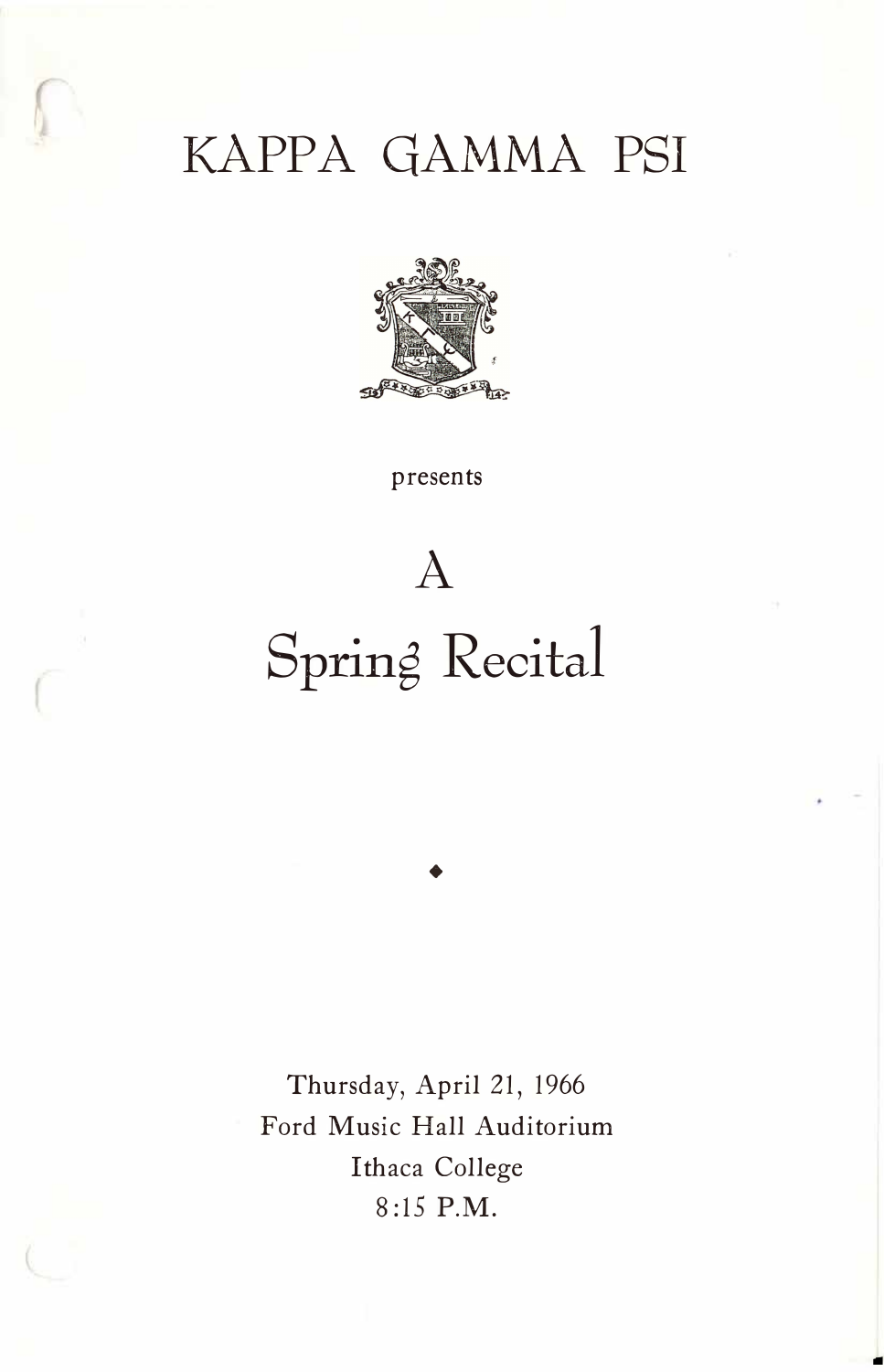#### PROGRAM

#### ♦

Divertissement For Brass Quintet ( 1965) *Walter Hartley* 

- I Valse Lente
- II Mareia alla francese

III Sarabande grave

IV Gigue à lànglaise: allegro giocoso

Music For Five (1965) ... *Laurene Mass*  Robert Levy .... *........................ Trumpet*  Donald Riale ................ . *. ...................................... Trumpet*  Erwin Chandler . *. ............................ French Horn*  Thomas Everett *. ............................ Trombone*  Robert Yeats ....... . *....................................... Tuba* 

Chorus No. *3* (1939) *H eitor Villa-Lobos* 

#### Conductor: Terry Hulick

| 1st Tenors                          | Clarinet                                                      |
|-------------------------------------|---------------------------------------------------------------|
| David Johnson                       | Steve Hart                                                    |
| Theodore Anderson                   | <b>Bassoon</b>                                                |
| 2nd Tenors                          | Julie Green                                                   |
| Kenneth Zimmerman<br>Dennis Searles | Saxophone<br>Dale Baker                                       |
| <b>Baritones</b>                    |                                                               |
| Michael Hirsch                      | Trombone                                                      |
| Dennis Price                        | Seymour Brandon                                               |
| Richard Seewald                     | Horns                                                         |
| <b>Basses</b>                       | Pat Whitcomb                                                  |
| William Graf                        | Larry Fesko                                                   |
| Errol Horne                         | Edward Lacey                                                  |
|                                     |                                                               |
|                                     | Two Preludes For Woodwind Trio (1966) Manuscriptus Rarel Husa |

First Performance (commissioned by Iota Chapter)

#### ♦

INTERMISSION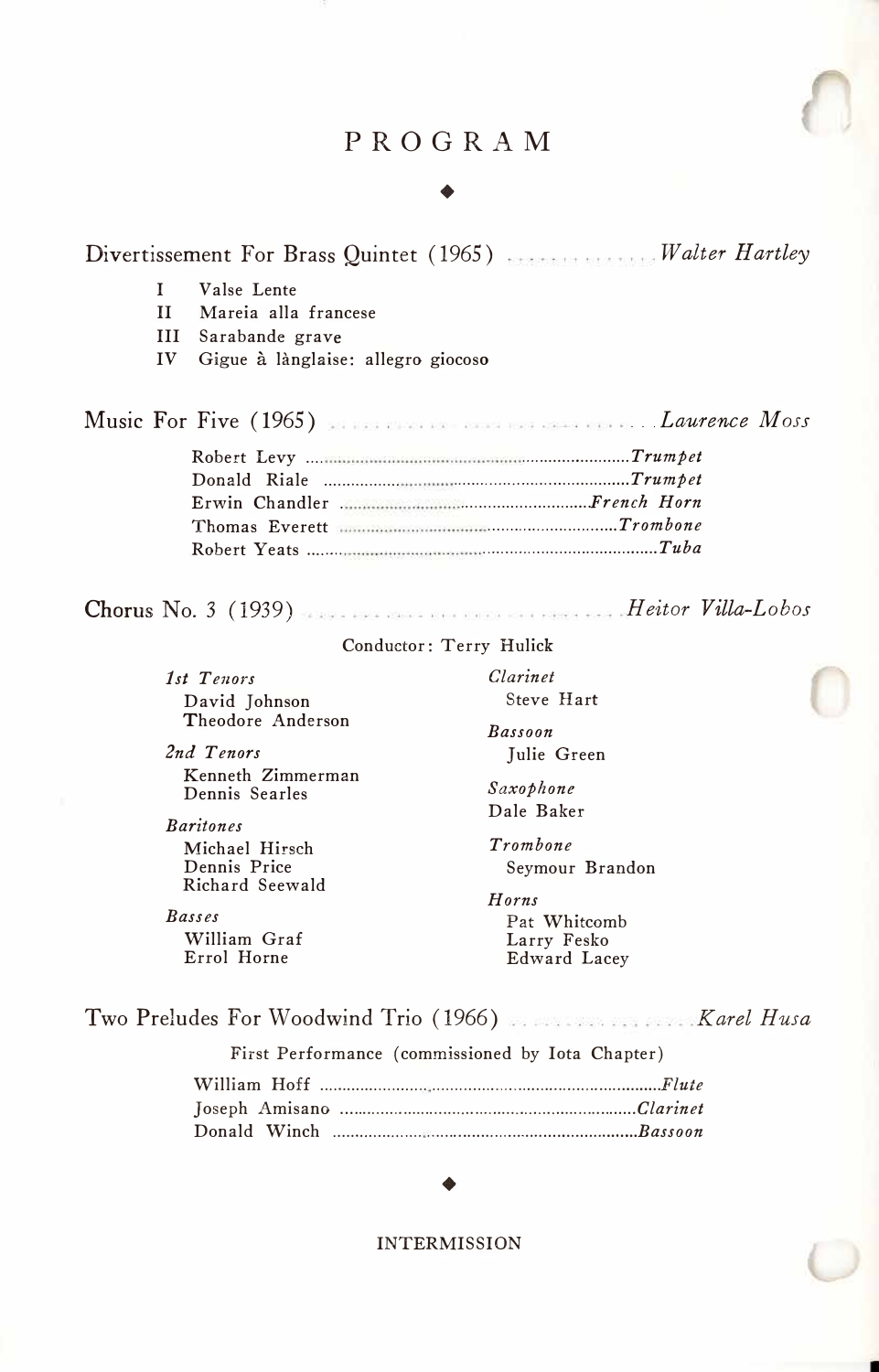Densi*t*y 21.5 ( 1936) *. Edgar Varese David VandeBogart ......... Flute* 

#### Sep*t*et*t F*tir Blasins*t*rumen*t*e ( 1948) *Paul Hindemith*

- *I Lebhaft*
- *II Intermezzo*
- *III Variationen*
- *IV Intermezzo*
- *V Fuge. Alter Berner Marsch*

*Conductor: Terry Hulick* 

♦

*The Brothers of Kappa Gamma Psi would very much like to express their appreciation and thanks to Mr. Karel Husa, Mr. Terry Hulick, Mr. George King Driscoll and Helen Myers for their special efforts in helping to produce this recital. Kappa Gamma Psi would also like to thank the non-members participating in this recital.*